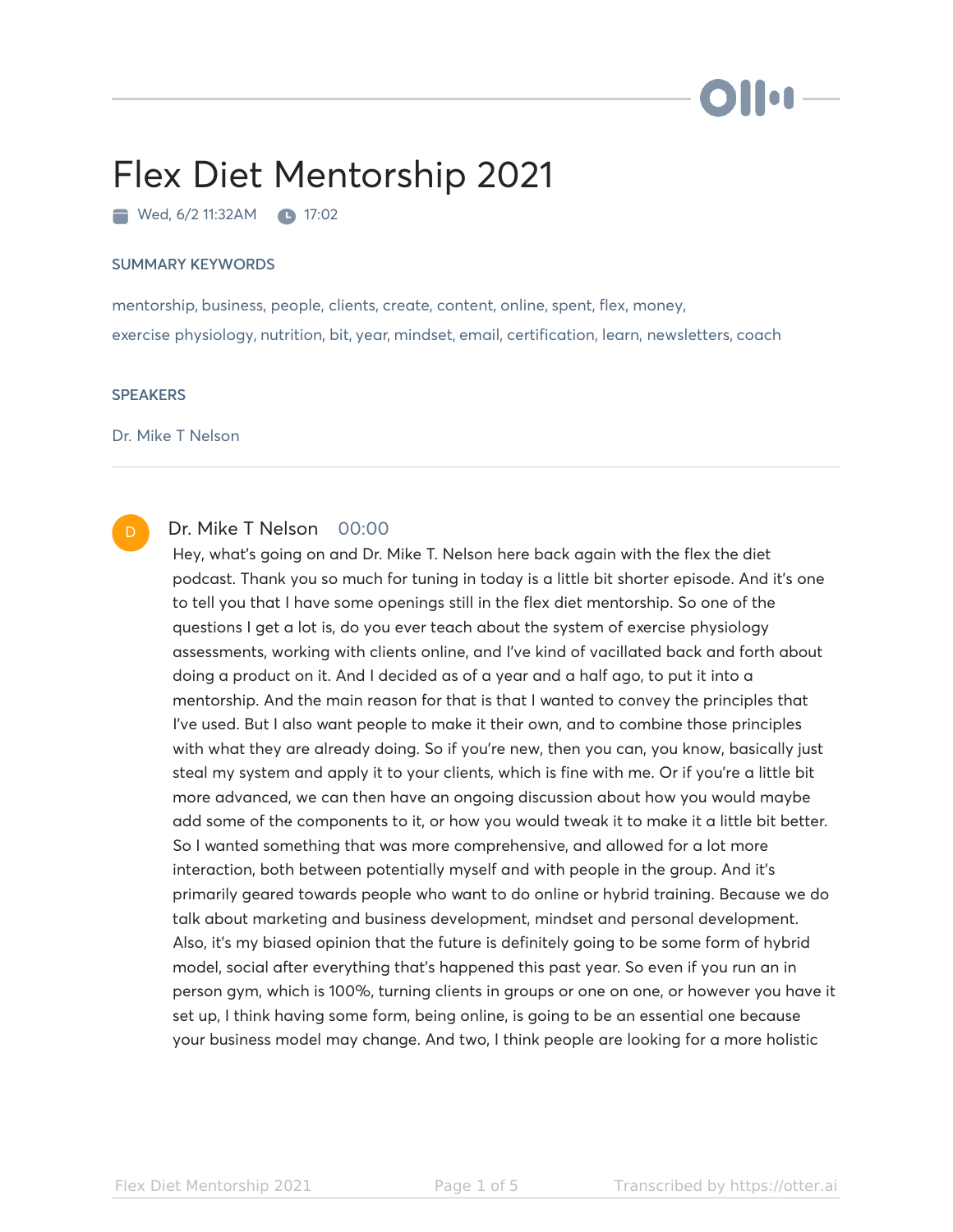development, they're looking for nutrition, they're looking for some lifestyle, help with sleep, and even just simple movements and mobility. And a lot of you are already doing a lot of that. But unfortunately, clients may not be as bought in and you're probably not making as much money from it as you could. The easiest thing I think to start is take nutrition and move that to an online environment. That's one of the main reasons I created the flex diet certification. And again, I created it, so I'm incredibly biased towards it. But most people who are exercising are looking for performance and the body composition changes. So it's essential to have some form of nutrition. That's not just, you know, toss a new challenge item every 30 days, have it be an actual system. And something that's not going to take you or your staff forever to do, which is why we created the flextight certification. The another part two is that if you are doing online stuff, and one of the biggest mistakes I see people make is spending too much money on stuff, that probably just doesn't matter. So the goal of the flextight mentorship, and I did run this last year and it was successful is to have it be kind of technology independent, meaning you could start with literally just 30 to \$40 a month for some software to send out newsletters. And that's about all you need. If you have a website, it can be useful. In some areas, you may need to create an extremely basic website, which you can do for not a lot of money. But you don't need to spend a ton to start out on advertisement or paid ads, or paid traffic or spending five to \$20,000 on a crazy website, when you don't have any clients yet. And I've made that mistake before where I spent a lot of money on new website designs. And I've had projects one project in particular, I had invested probably about \$10,000 in and at the end of the day, I candid before I enrolled the single person for various reasons, but I don't recommend doing that. So it's a simple way where you can create content, you can distribute it, you'll be able to collect the email addresses of people. And all that means is that you can communicate with them whenever you want. So you won't be left to the whims of the the Facebook's the Instagrams or YouTube's whatever when they change their algorithms. The downside of this is it's going to be a little bit slower. And you're going to have to learn how to create content. And we show you how to do that it's not overly difficult. And if you can learn the skill of creating content, which I think everybody can, you don't need to be an award winning writer to do it, this will serve you incredibly well in the future. Because if you look around at people who do online training as a business, and have been doing it for quite a while, I can't think of almost a single exception, that all of them have created a massive amount of content. Now, again, the goal isn't just to create content, there's a specific way to do it, then you want to be intelligent about it. But if you have the skill and learn the skill to create content, then you can apply it wherever you want to as you grow in advance, if you want to do paid ads, or paid traffic via other avenues, that's great. You already know how to do the content. If you have to hire out for content all of the time. In my opinion, it just feels a little bit weird. And it gets extremely expensive, really fast. And you kind of end up with this just kind of jointed kind of mess. So creating content, definitely a big key. So we talk about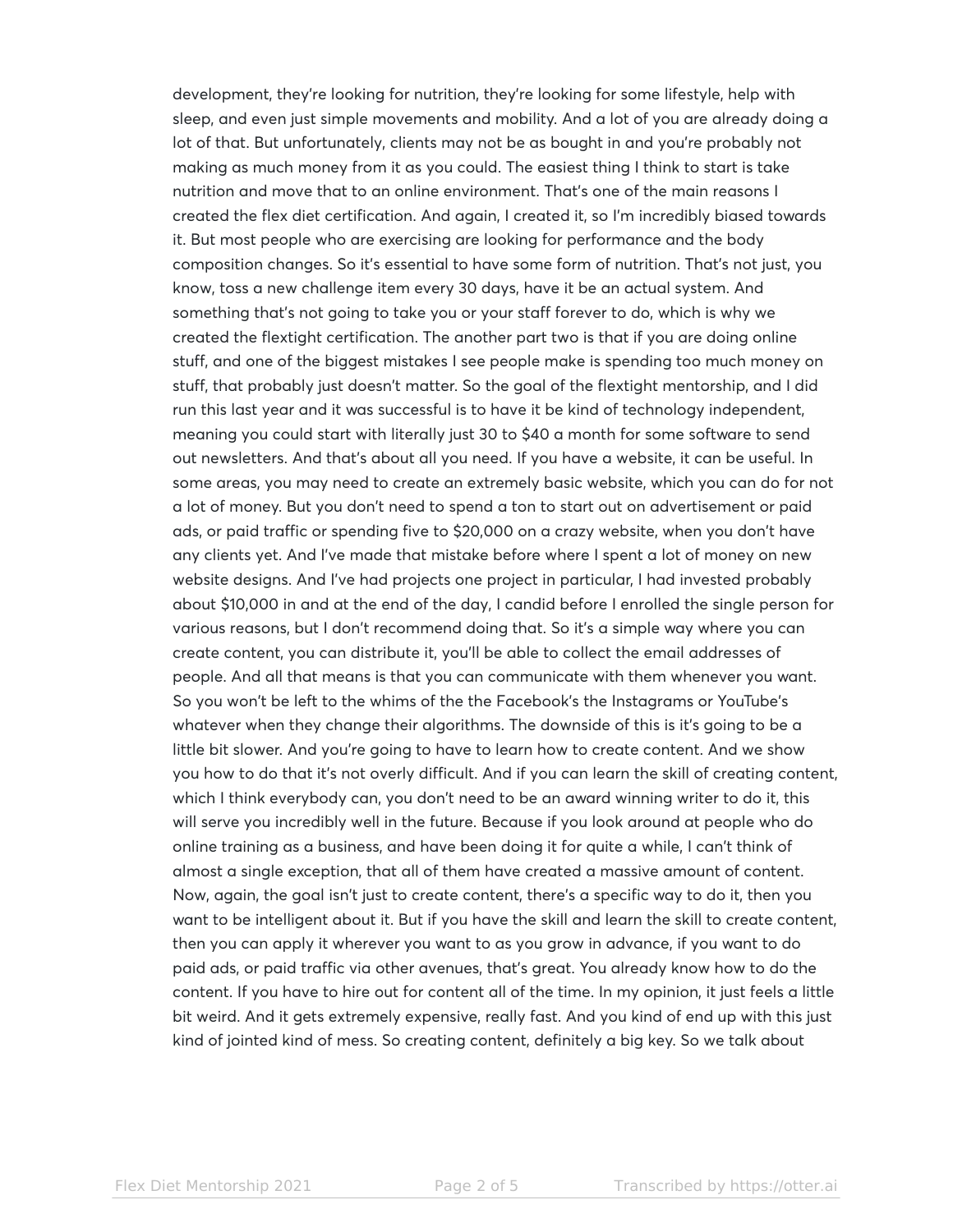business and marketing, everything from creating content, how to do it, how to set it up, how do you get new clients in? What is the best way to see if they are a good fit, or what they commonly call conversion. This took me a while to figure out and doing it without sounding like a complete slimeball the entire time or a used car salesperson. As a previous to this I I've never taken a single business class in my life. All my training was in physiology, chemistry and mechanical engineering. Again, my PhD is actually in exercise physiology and nutrition. So I never took a single business class never took an accounting class, taking a lot of statistics, but that's completely different. And when I started doing my own business stuff, I had no idea what I was doing, floundered around for quite a while, spent a lot of money for about five years. And then I ended up hiring a business coach, I started this, let's see, almost, when I first hired him almost 10 years ago now, I think, yeah, nine years ago. And at the time, that was \$2,500 a month, and I bought pissed myself to sleep at night, because that was way more money than ever invested in training, other than education. And the good part was it, it was useful. Yeah, it took three to four months the to kind of get going, I was still working part time was actually later on still doing my PhD, I thought my PhD was gonna end and it didn't. So that's why I hired the business coach, and ended up having all three of them overlap for a period of time. But in hindsight, it was really good. because it gave me a focus on Okay, you're super busy do these things. And here's what you need help with. And a lot of the thing that helped the most was, again, like I said, knowing what to focus on, and then how to actually write content in a specific way. If you've ever worked with really good editors, they do a fantastic job of doing this. So I've send stuff in like a good buddy Lou Schuler,

 $\beta$ 

## 08:32

and like, Hey, I

# D

## Dr. Mike T Nelson 08:32

think this is, you know, pretty good. And you get the article back and you're like, oh, wow, this is so much better. But yet, still still sounds like me doesn't sound like a different person wrote it. So if you have someone who's a really good editor, you can find those people. They are extremely valuable. But there's a way you can learn how to kind of edit your own copy. So my thing is a business coach helped me a lot with as we would go over ad nauseum, how to make changes and just newsletters, how to make changes in just simple ad copy for websites, etc. And that was incredibly useful. After that I did a high end mentorship Group, a mastermind for a while. And over the course of about just under five years straight. I spent 20 \$500 a month on either direct business coaching or being in a high end mastermind. So if you add that up, it's you know, 30 grand a year times about five years, it's \$150,000 I spent on business stuff, and it was worth it. I mean, honestly, if I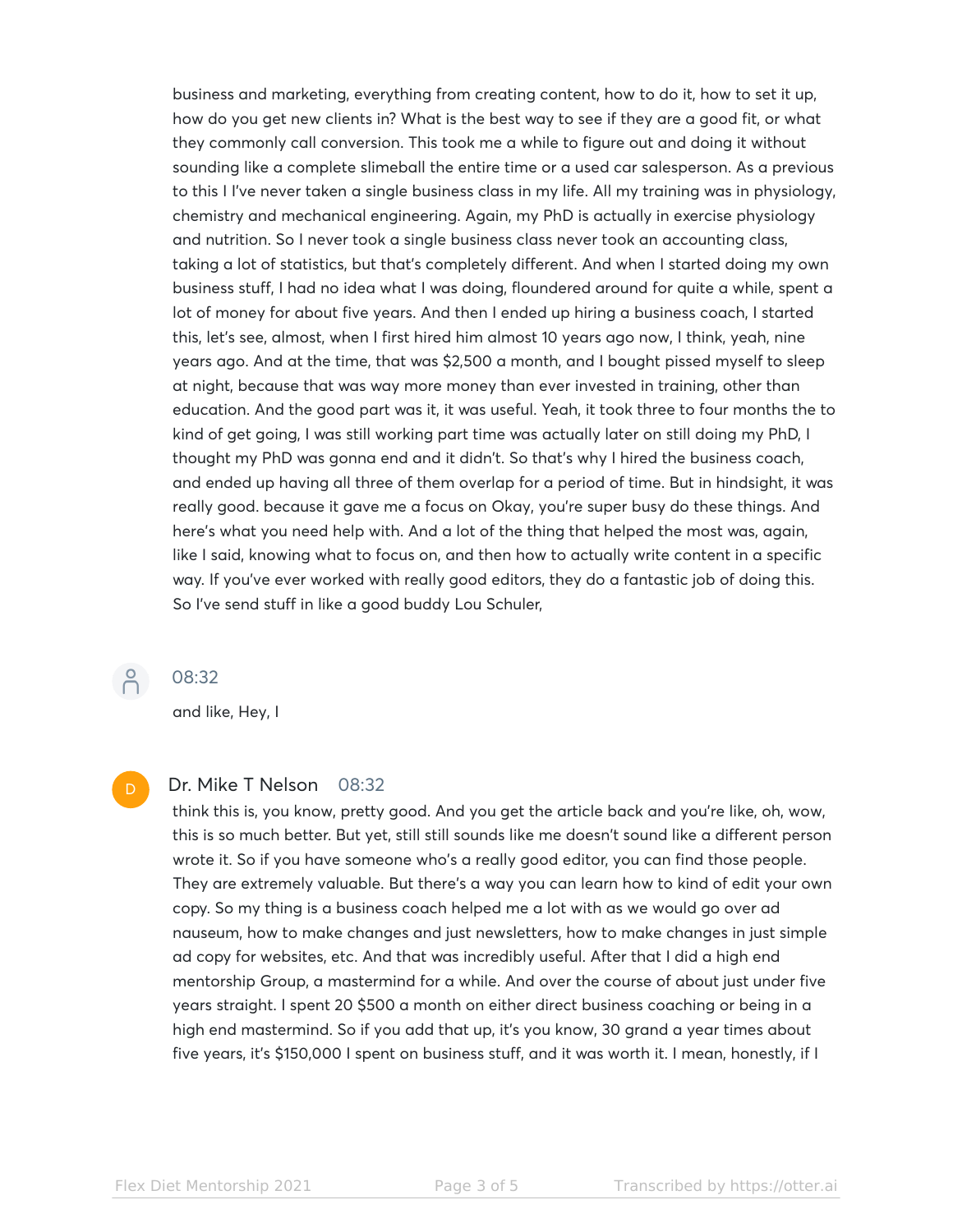even now I look back at some of the connections, I made some of the things that I've learned the marketing person that we work with right now. She was actually in the mastermind group, which is great. So we've been able to do lots of projects with her and her husband. And overall it's been super useful. So I'm very grateful that I do spend the money at that time because it was pretty unnerving was a definitely rocky for a period of time. And the main reason I wanted to do the online mentorship is just to help guide people through a process that I found that works. And have you hopefully avoid a lot of the other common pitfalls and just weird stuff, all the business gurus are preaching, I guess I don't follow many of the business gurus anymore. So and it's been good, I've been able to do online training, that's kind of the main source of my income for going on over 11 years now. So I've been doing my own business full time for coming up on six years. And my wife works for me, we've got one other part time employee, we've got a couple of virtual assistants, subcontractors, and then we have a marketing person also. So the other part too, is you'll learn about the assessment. So how to do that online, how to make sure that your life is easier, not kind of custom create everything from scratch, when there's a lot of overlap, taking part of the business and marketing. With that just as deep as you want to go. The good part is that I've been doing this long enough that I knew a fair amount of people in the industry. So if there's a sub topic that you really want to go deep on, odds are I can probably find somebody to help us out with that if it's something I don't have any direct experience in, which is another good lesson of when to learn to do stuff yourself, or to just spend the money and hire out and how would you hire that out. The third component is mindset. Talking about your own mindset, and your clients mindset, especially online, you have the advantage of seeing emails, and you can read them and you take a little bit of time to get back to people. And it gives you a faster way of seeing into their mindset, how they write things. And then also your own mindset, how does your brain take information? How does it filter it? Can we actively change some of those things, which we can? And last component is personal development. Everything from how do you keep yourself and your family and other things a priority as you're doing this? Because a lot of people just burn themselves out? And yes, there's a time and a period where you may need to work harder than others. But how do you set up boundaries from say, your start time? You're in time? boundaries with clients? How often can they reach you? Do they have your cell phone? Do you get back to them in certain times? Have you effectively communicated that to them? so that they know what the boundaries are? How do you manage taking in new information? How do you manage getting things actually done deadlines, etc. So we cover all of that also. So if you're interested in this, the downside is the applications are closing this Friday, June 4, at midnight. So send me an email before that time. And I will send you an application to fill out. So on purpose, I have not put a link to the application anywhere here. Because I, your first step is to find a way to email me, which shouldn't be too hard. You could email me You could even direct message me. So I'll actually be on social media checking those things this week. A lot of times I am not. But if